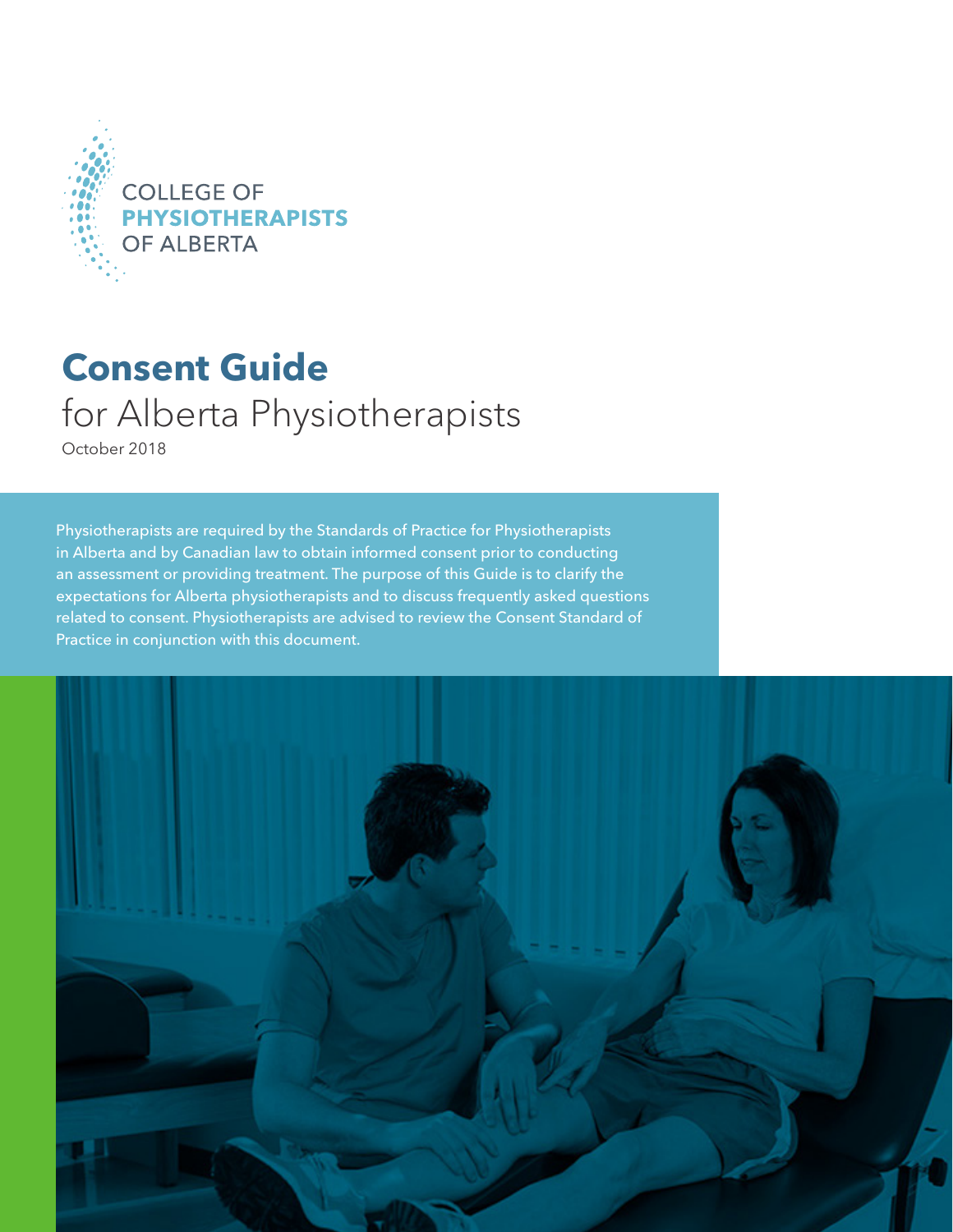

The College of Physiotherapists of Alberta developed this guide to provide a framework to support members in obtaining consent and to help ensure the College of Physiotherapists of Alberta's practice standards are met and that Albertans receive competent, ethical, quality physiotherapy care.

Permission to reproduce in part or whole is granted; please include a printed acknowledgement of the College of Physiotherapists of Alberta.

#### College of Physiotherapists of Alberta 300, 10357 - 109 Street, Edmonton, Alberta T5J 1N3

T 780.438.0338 | TF 1.800.291.2782 | F 780.436.1908 info@cpta.ab.ca

Review date: 2020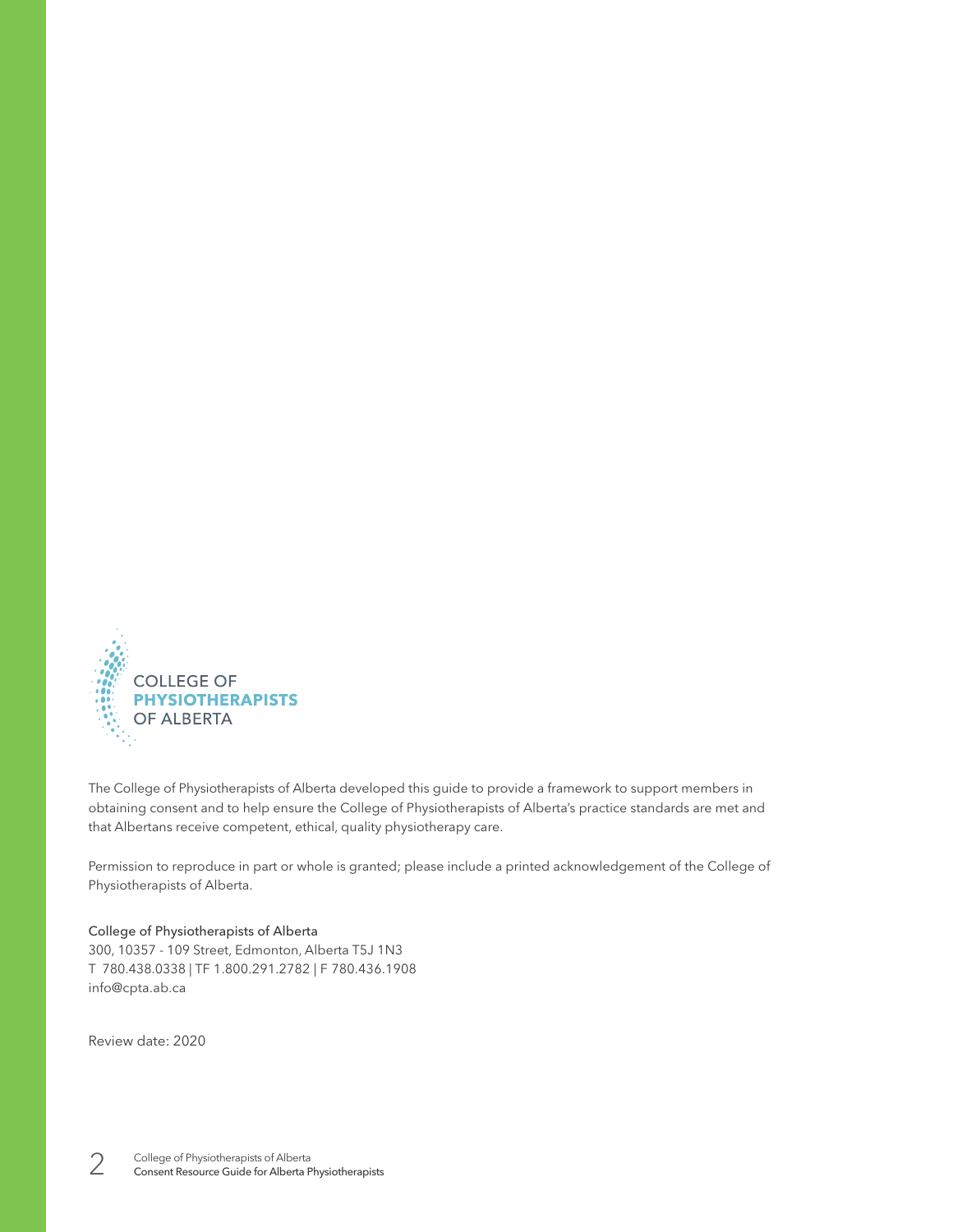### **Contents**

- 4 Introduction
- 5 Guidelines for Consent

Components of Informed Consent

- 6 The Nine Underlying Principles of Consent
- 7 Capacity

 Nuances of Capacity and Competence Capacity and Adult Patients

Capacity and Minors

- 8 FAQ
- 11 Glossary of Terms
- 12 References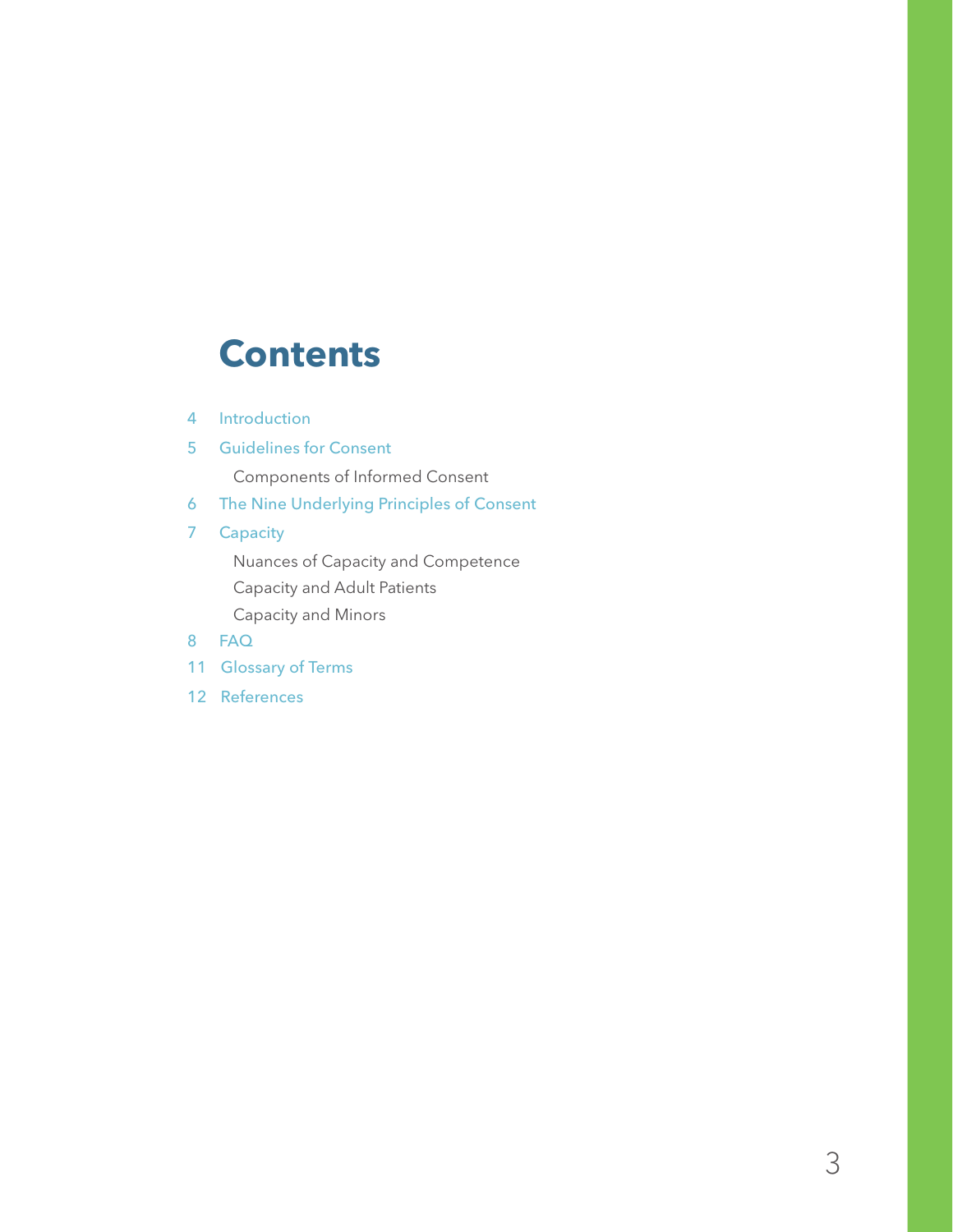## **Introduction**

To give consent is to provide approval for something to happen or agreement to do something.<sup>1</sup> In the world of health care, consent is a cornerstone of all therapeutic interactions. The requirement to obtain informed consent for an **intervention** (assessment and/or treatment) is established in Canadian law<sup>2</sup> and reflected in the Standards of Practice for Physiotherapists in Alberta;<sup>3</sup> however, questions often arise regarding aspects of consent, including the requirements for consent to be considered valid, documentation requirements, the frequency with which consent should be sought, and how to navigate challenging situations related to consent and consent processes.

The purpose of this guide is to clarify the expectations for Alberta physiotherapists and to discuss frequently asked questions related to consent.

Patients cannot provide valid consent if they do not fully understand what they are consenting to and the implications of that consent. Therefore, clear communication is required, the purpose of which is to provide information to enable patients to make informed decisions about accepting or refusing the proposed intervention. It is important that patients understand the nature and purpose of the intervention proposed. The consent process must include an explanation of the physiotherapy diagnosis and recommended treatment including benefits, risks, and other options for treatment. Patients must be given the opportunity to ask questions and gain further clarification if required.2

Both patients and providers must understand that patients have the right to change their mind and withdraw consent at any time.3

Effective consent conversations are enabled by communicating with patients in plain, easy to understand language. Technical terms or the use of jargon is not recommended and is contrary to the purpose of gaining informed consent.

Physiotherapists must understand that consent is an ongoing process, not a onetime event.

Equally, for consent to be valid, it must be informed.<sup>2</sup>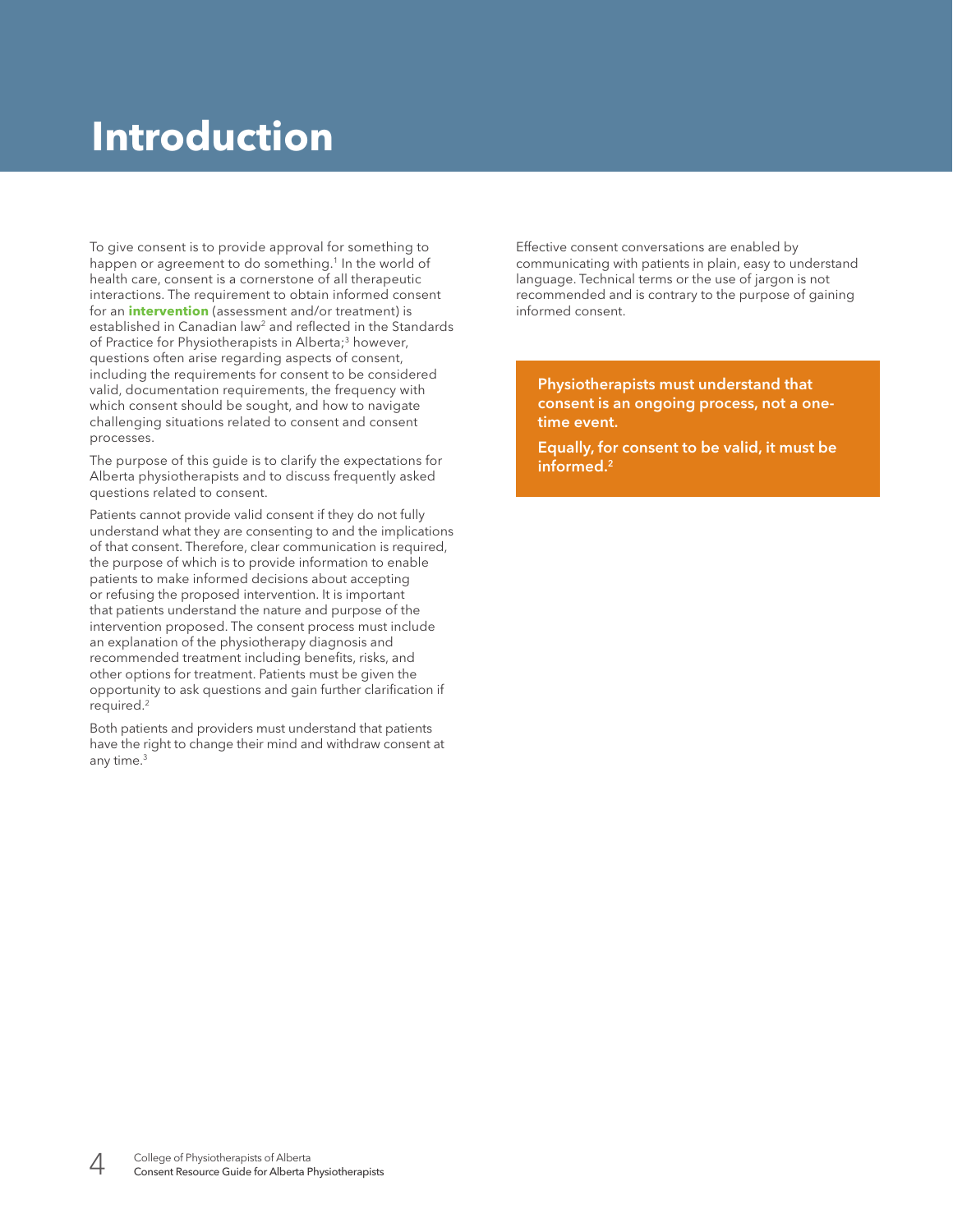# **Guidelines for Consent**

#### **Consent must be:2,4**

- **·** Given voluntarily
- **·** Given by a patient who has capacity
- **·** Specific to both the intervention and the person administering the intervention
- **·** Given by a patient who is informed

#### **Components of Informed Consent**

To provide informed consent, the patient must:<sup>2,4</sup>

- **·** Be informed of the nature/purpose of the intervention
- **·** Be informed of the benefits of the intervention
- **·** Be informed of both the **material and special risks** of the intervention<sup>5</sup>
- **·** Understand the consequences of these risks
- **·** Be informed of **other material information** which may impact the patient's decision
- **·** Be given reasonable and understandable answers to any questions asked about the intervention, its risks, benefits or alternatives

When determining whether informed consent was established, the law asks what the average, reasonable person in the patient's position, would expect to know prior to providing consent (both material and special risks).<sup>2</sup>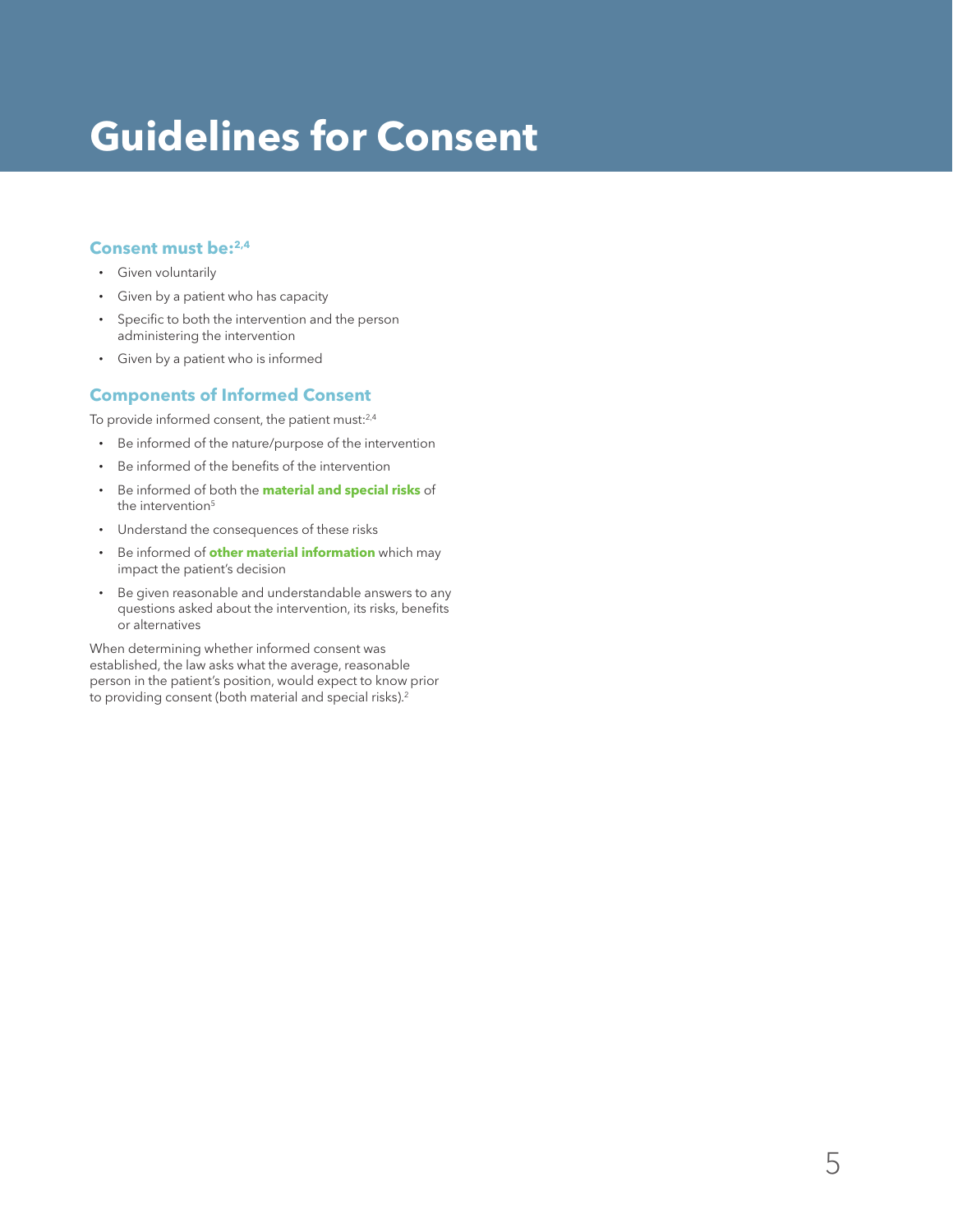# **The Nine Underlying Principles of Consent**

#### **1. Autonomous**

The ethical principle of autonomy or self-determination underpins the obligation to obtain informed consent. Physiotherapists are ethically and legally bound to communicate with patients so they can make informed choices regarding their own care.

#### **2. Voluntary**

Consent is invalid if obtained by coercion, undue influence, or intentional misrepresentation. Consent should be given in an environment free of fear or compulsion from others, including family members and health-care providers.

#### **3. Informed**

Consent is invalid if it is based on incomplete or inaccurate information. Consent must be based on a careful discussion of all relevant information and considerations regarding the intervention. Different strategies should be used to ensure patient understanding including: verbal explanations, handouts, visual aids, consent forms, asking a patient whether they understand the information presented, and having them explain it back to check for understanding.

#### **4. Capacity**

Consent is only valid when the person providing consent has the capacity to do so. The patient must have the ability to appreciate the nature and consequences of the consent decision.

#### **5. Treatment Specific**

As already described, the patient provides consent to a specific treatment, after being informed of the risks and benefits of the treatment proposed. A patient can consent to receive treatment and still decline certain aspects or components of the proposed treatment.

#### **6. Provider Specific**

Informed consent is personal and normally authorizes a specific person to carry out a specific intervention. Patients have the right to intervention by a health professional with whom they have a relationship and the right to consent to or decline a physiotherapist's assignment of intervention responsibilities to another individual. The physiotherapist providing the intervention is responsible to obtain the consent.

#### **7. Format**

Informed consent can be written or verbal. While the law does not generally require a "written consent", a consent form signed by the patient provides evidence that consent has been obtained.2

If an intervention is invasive, carries an appreciable risk, or is likely to be painful, it is prudent for the physiotherapist to obtain written consent.2

Verbal consent must be documented in the treatment record by the physiotherapist.3

#### **8. Documented**

Whether the physiotherapist accepts verbal consent or has the patient sign a consent form, the physiotherapist is advised to document the consent process including the information provided to the patient, and when/how consent was obtained. A signed consent form provides evidence that consent was obtained but does not necessarily indicate that the consent was informed and cannot replace a detailed informed consent discussion.<sup>2</sup>

#### **9. Right to Refuse**

Patients have the right to refuse intervention, regardless of the consequences or how beneficial or necessary a treatment may be. Patients also have the right to change their mind and withdraw previous consent at any time during care.<sup>3</sup>

Just as consent must be informed, it is important that a patient's refusal of consent/treatment be informed. "When patients decide against recommended treatment…, discussions about their decision must be conducted with some sensitivity. While recognizing an individual's right to refuse…, [physiotherapists] must at the same time explain the consequences of the refusal without creating a perception of coercion in seeking consent. Refusal of the recommended treatment does not necessarily constitute refusal for all treatments. Reasonable alternatives should be explained and offered to the patient."2

Physiotherapists are advised to document a patient's refusal, the information provided to the patient regarding risks or consequences of refusal, and the patient's rationale for refusing, if one is provided.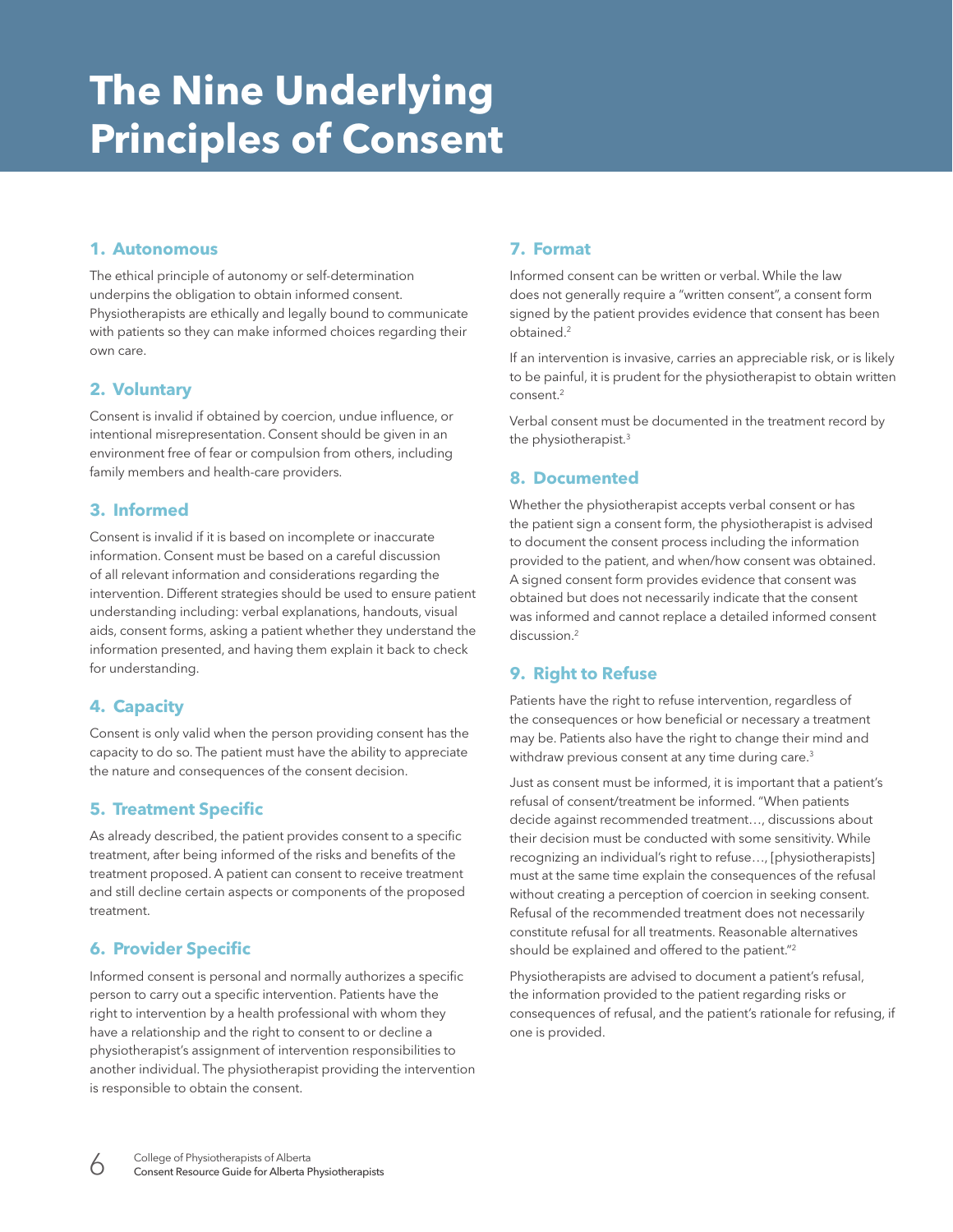# **Capacity**

#### **Nuances of Capacity and Competence**

Health-care providers often use the terms capacity and competence interchangeably. Both refer to the ability "to understand information relevant to a treatment decision, and to appreciate the reasonably foreseeable consequences of a decision or lack of a decision." **Competence** is determined by the courts. A person either is or is not competent. **Capacity** comes in "degrees" with one's capacity to make decisions being impacted by the nature of the decision and risks related to the decision.<sup>6</sup> For example, a young child has the capacity to make some decisions, but not others. As the child ages, the types of decisions they can make independently changes. A person's capacity factors into the assessment of their competence, but they are not the same thing.<sup>6</sup>

Physiotherapists do not make legal determinations of a patient's competence; therefore, within physiotherapy practice, the correct term to use is capacity.

When questioning someone's capacity, the key question is "the capacity to do what?" A patient may lack capacity to consent to some components of an assessment or treatment but not others due to the nature and risks of the intervention in question.<sup>10</sup> A physiotherapist should, therefore, consider the nature of the intervention for which the consent is being sought when determining whether the patient has the capacity to provide consent.

It is important to remember, as some authors have noted, concerns about capacity often disappear if the patient is making decisions consistent with the physiotherapist's recommendations. However, "if you worry about a patient's capacity to refuse some treatment, you should also worry about his capacity to accept it."7

#### **Capacity and Adult Patients**

Adults over the age of 18 are presumed to have capacity until proven otherwise.<sup>8</sup> Before an adult is determined legally incompetent, they must undergo a capacity assessment.<sup>9</sup>

If an adult is found to lack capacity a range of options is available to assist with decision making on their behalf, including Supported Decision-Making, Specific Decision-Making and Guardianship/Trusteeship. The patient may also have a Personal Directive that provides a decision maker or "agent" with the legal authority to make decisions on the patient's behalf.<sup>4</sup>

If a patient lacks the capacity to give informed consent, consent must be obtained from a family member/designate with legal authority to provide it.<sup>6</sup>

If a physiotherapist has concerns about a patient's capacity to provide informed consent for an intervention, the physiotherapist should enquire if a Supported Decision-Making Authorization, Guardianship, or Personal Directive is in place. If no legal arrangement is in place, the physiotherapist's duty of care extends to raising his/her concerns with others within the patient's circle of care, and advocating for a formal capacity assessment as appropriate to obtain appropriate supports for the patient.

As already stated, the key question about capacity is "capacity to do what?" When treating adults with diminished capacity, the physiotherapist should consider if the patient has sufficient capacity to consent to some aspects of the intervention and act accordingly.

#### **Capacity and Minors**

Individuals under the age of 18 are generally considered to lack capacity, unless there is a reason to believe otherwise. If a patient is under 18, consent must generally be obtained from the parent/ guardian, and **assent** obtained from the minor.

However, a **mature minor** may give consent on their own behalf if they understand the nature and purpose of the proposed intervention and consequences of receiving/refusing it.<sup>11</sup>

It is the physiotherapist's responsibility to assess and make the determination of whether a patient under 18 is a mature minor and, therefore, able to provide consent. Some factors that may be considered in making the assessment of whether a minor is able to appreciate the nature and purpose of the intervention and the consequence of giving or refusing consent include:

- **·** The age of the minor. Although there is no set age for a mature minor in Alberta, sixteen years of age is generally considered the threshold for recognition of maturity by the Courts. No Alberta court has recognized an individual under the age of fourteen as a mature minor $12$
- **·** The maturity of the minor
- **·** The nature and extent of the minor's dependence on the parent(s). This relates to the ability of the minor to make an independent decision without coercion and influence of the parent or guardian
- **·** The nature/complexity of the treatment

Age is not the sole, determining factor. Physiotherapists should be careful to engage in a holistic assessment of the minor patient to determine if he/she is a mature minor.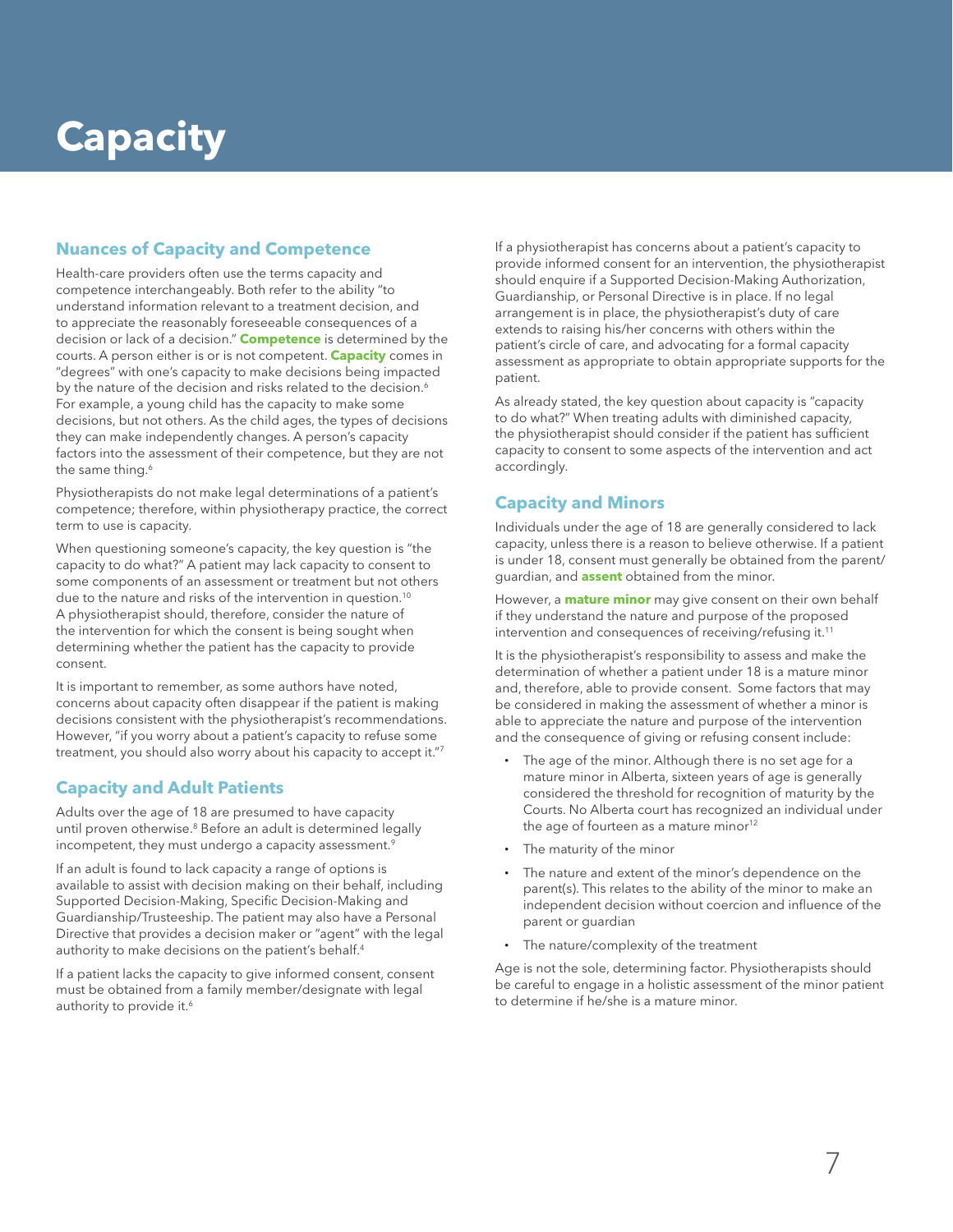### **FAQ**

#### **Q: I had my patient sign a consent form when they completed their intake paperwork, so I'm covered, right?**

A: Wrong! A consent signed before the patient has received information about the assessment, their physiotherapy diagnosis, the proposed treatment, and the risks/benefits and consequences of receiving or not receiving treatment is clearly not informed consent.<sup>2</sup> It is not worth the paper it is written on.

#### **Q: Do I need to get written consent?**

A: Documentation of verbal consent is considered valid and acceptable. Written consent provides concrete evidence that the patient signed a consent form but does not necessarily indicate that the consent was informed.2 The best-case scenario is to obtain written consent, after having the informed consent discussion with the patient, and having documented the nature and content of that discussion.

When the risks of an intervention are more significant or more common, it is recommended that members follow the latter approach and obtain written consent following the informed consent discussion.<sup>2</sup>

#### **Q: What about implied consent?**

A: Historically, it was thought that if a patient made an appointment and attended a treatment session, their consent was implied by their actions.<sup>2</sup> However, the simple act of attending a physiotherapy appointment does not ensure that the physiotherapist has provided the patient with the necessary information to make decisions about the patient's care and that informed consent has been obtained. Attendance at a physiotherapy appointment cannot be considered "informed consent" in and of itself.

Relying on implied consent can lead to challenging situations in which the extent of consent implied becomes a matter of disagreement after the fact. It is, therefore, preferable to obtain express consent.<sup>2</sup>

However, a patient or their agent, may provide consent for a "plan of care" expected to continue over a series of treatment visits. In this case, the patient's attendance and participation with the agreed plan of care may be considered implied consent. Provided there is no significant change in the nature, expected benefits or risks of treatment, a physiotherapist may presume that consent to treatment continues. The physiotherapist is expected to provide updates and reporting to the patient (or his/her agent) throughout the course of treatment to support this ongoing  $\cos$ consent<sup>4</sup>

However, a new informed consent must be obtained whenever there is a significant change in the patient's capacity, condition, the treatment plan, expected outcomes or risks.<sup>4</sup>

Bear in mind that a patient may at any time withdraw consent, whether it be for the plan of care entirely or for a specific intervention. Providers are advised to informally reaffirm consent to treatment at the start of each visit.

#### **Q: What does it mean to "informally reaffirm" consent at the start of each treatment visit?**

A: Every time a patient comes for treatment, the physiotherapist should review the treatment plan for that visit and confirm that he/she has the patient's agreement to proceed. That does not mean that the physiotherapist should have a detailed consent discussion or obtain signed consent each time the patient visits the clinic. However, confirming the patient's ongoing agreement with the plan, and creating a space for the patient to decline or to ask questions about the treatment helps to avoid misunderstandings and disagreements.

#### **Q: How do I decide if a minor has sufficient capacity to understand the nature and purpose of the proposed treatment and consequences of receiving/refusing treatment?**

A: There is no clear test to determine if a minor is in fact "mature." However, the law has recognized a series of factors to be considered when making this decision. The physiotherapist should consider the patient's age, maturity and the nature and extent of the patient's dependence on his/her parents/ guardians (which relates to the ability of the minor to make an independent decision without the coercion and influence of the parent or guardian). The physiotherapist should also consider the seriousness of the condition, the complexity of the treatment, and the risks related to the treatment proposed.

This is not an exhaustive list. Overall, a physiotherapist should engage in a holistic analysis of the capacity of the minor before them.

Physiotherapists should document and be able to explain how they determined that the minor was "mature" and able to make their own health-care decisions. They should also reflect on whether a group of their peers would view the decision as reasonable.

If the physiotherapist has any doubts, he/she should consider having a second health-care provider offer an opinion.<sup>13</sup> Physiotherapists should also follow any employer-directed processes related to forming this determination.

Physiotherapists must also be aware that if a patient is deemed a mature minor his/her guardian has "no authority to override or veto the mature minor's decisions."12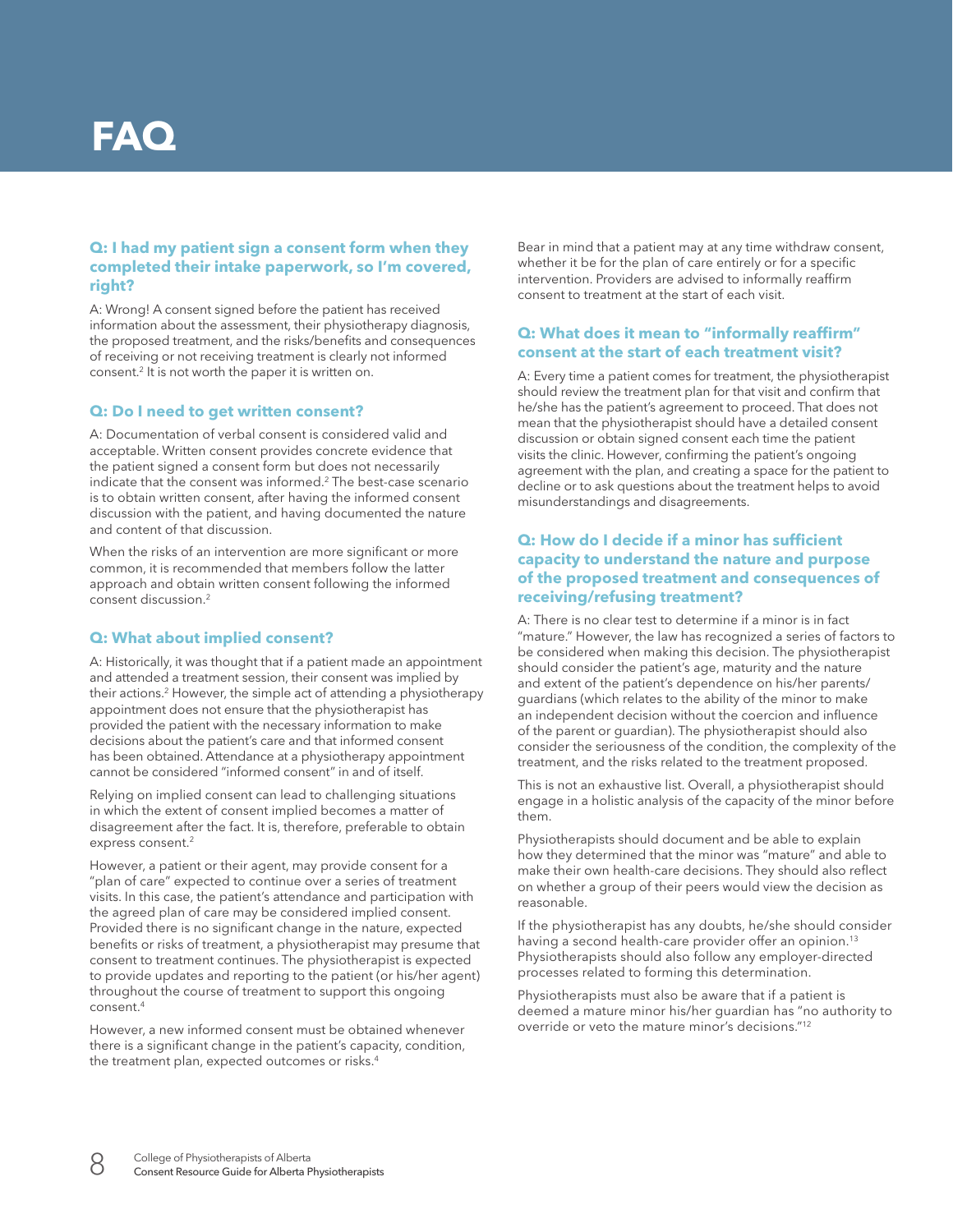#### **Q: I have a patient who is a minor and does not qualify as a mature minor. They are from a different city and are in town attending a monthlong sports camp. They have come to my clinic accompanied by their coach. Their guardian is not in town. What do I do?**

A: In an emergency, health-care providers can act in the patient's best interest to provide care necessary to prevent prolonged suffering or address imminent threats to life, limb or health.<sup>2</sup> It is also possible for a guardian to appoint a person to act on behalf of the guardian in an emergency situation.<sup>14</sup> However, physiotherapy would not typically be considered emergency care.

The best-case scenario would be to contact the patient's legal guardian by phone and obtain verbal consent. In doing so, the physiotherapist should have the person at the other end of the line verbally confirm the relationship to the patient and their authority to provide consent on the patient's behalf.

#### **Q: I have a patient who is a minor and does not qualify as a mature minor. The patient's parents are divorced and both are remarried. Who can make health-care decisions for the patient?**

A: Legal guardians are required to act in the best interest of the child at all times. A legal guardian of a child must provide consent for the child.

Key points to be aware of:

- **·** According to the *Family Law Act*, both birth parents have equal responsibilities and powers as guardians.
- **·** Step-parents are not guardians of the child, unless they have legally adopted the child.
- **·** A live-in partner of the child's legal guardian is not a guardian of the child, unless they have legally adopted the child or have a court order granting guardianship.

It is reasonable to assume that a parent of a minor child is the lawful guardian of the child and can consent to intervention. However, if the physiotherapist does not know that the adult accompanying the child is the parent or legal guardian, the physiotherapist should confirm that is the case and document this in the patient file.

Further, if a physiotherapist becomes aware of circumstances that would suggest that an adult accompanying the child does not, or may not have guardianship of the child, the physiotherapist is required to ask further questions before providing non-emergency care.12,14

You may want to ask the adult the following:

- **·** Are you this child's legal guardian?
- **·** Are you aware of anything that prevents you from having the authority to provide consent for this child?
- **·** Are there any other guardians who need to be consulted regarding decisions for this child?4

#### **Q: In the case where the birth parents of a child requiring physiotherapy are divorced, do I need to have consent from both legal guardians?**

A: If one parent has sole custody of the child (i.e., the custodial parent), they become the sole guardian of the child and are, therefore, the only parent responsible for providing consent for intervention. "If a custodial parent consents to treatment for a child which appears to be in the best interests of the child, the non-custodial parent cannot stop the treatment by advising that they do not consent to the treatment." While the non-custodial parent retains the right to make inquiries and to be given information about the health, education and welfare of the child, this does not mean that the custodial parent's decisions are subject to the consultation and approval of the non-custodial parent.

If the parents share custody, they also share guardianship, therefore, both have the right to consent to treatment. One parent does not have the "authority to prevent or override the other parent's consent for treatment that is in the best interests of the child."12,14

Cases of shared custody can create challenging situations for the treating physiotherapist if the guardians do not agree about treatment decisions. In such a situation, the physiotherapist will need to work with the guardians to build consensus about a plan of care and if consensus cannot be found, will need to consider the need to discontinue treatment.

The College of Physiotherapists of Alberta's Practice Advisor can provide support to work through this type of scenario.

Not sure who has the right to give consent on behalf of the child?

Ask about and document the terms of the custody order as described by the parent who brought the child for treatment. You may also request a copy of the court order declaring parental rights upon divorce, if desired.12,14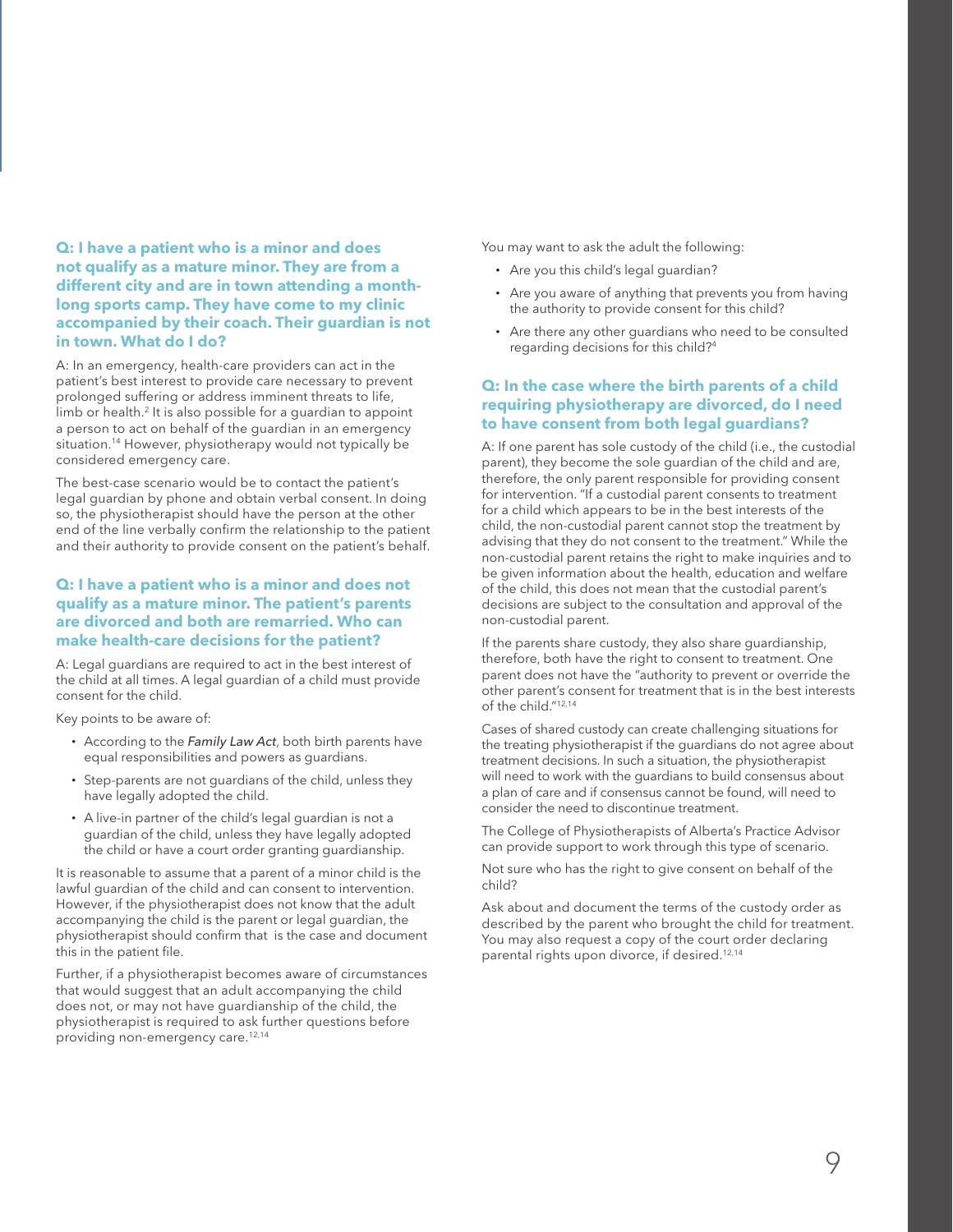#### **Q: I am seeing an elderly patient who appears to have limited mental capacity. How do I get consent?**

A: If you have concerns about an adult patient's capacity to provide informed consent, the question becomes "who has the authority to make decisions on the patient's behalf?" If the patient has a legal guardian, an agent identified in an enacted Personal Directive, or a Supported Decision-Making arrangement in place, the appropriate individual should be approached for consent.4

If no such arrangement is in place, the physiotherapist may proceed with treatment that is in the patient's best interests with the patient's family's approval and the patient's assent.<sup>2</sup>

This also has the potential to create a challenging situation, particularly if different family members cannot agree about the treatment plan. In cases where the proposed treatment is risky or there is disagreement among family members, The College of Physiotherapists of Alberta recommends that members take a cautious approach to any treatment provided, consider the need to discontinue treatment until questions of capacity and guardianship are addressed, or seek legal advice before proceeding if treatment cannot safely be discontinued.<sup>2</sup>

The College of Physiotherapists of Alberta's Practice Advisor is available to help members who are facing this type of situation.

It would also be appropriate to discuss the issue with other health professionals within the circle of care, and to advocate for a formal capacity assessment or the appointment of an agent for the patient as appropriate.

#### **Q: I am seeing a patient who has limited English proficiency. Do I need a trained interpreter?**

A: Interpreters, including sign language interpreters, should be used if any doubt exists about a patient's capacity to understand the implications and nuances of the English language and provide informed consent.

It is a best practice to use professional interpreters when obtaining consent from individuals with limited English proficiency. Using a family member, friend, or other healthcare provider creates risk that the information will not be conveyed accurately and that consent will not be valid.

When employing an interpreter, the health professional should clearly indicate that an interpreter was used to obtain consent. It is also a best practice to have the interpreter sign a declaration stating "I, (interpreter name), interpreted the information faithfully and accurately." It is not the interpreter's role to determine or even indicate whether the patient understands the information provided. Their role is to faithfully and accurately interpret the communication exchanged.15

Depending on the population served by the practice, it may also be reasonable to have forms and patient education materials translated into different languages, though the success of that strategy relies on the patient's ability to read their first language.

#### **Q: My patient told me they use medical marijuana. Can I accept consent from them?**

A: Marijuana is one of several substances that may impact a patient's capacity to provide consent. The issue is not what substance is in use, but rather whether the substance impairs the patient's capacity to provide consent. Physiotherapists should employ the same policies and processes as when faced with a patient who is impaired from any other substance.<sup>16</sup>

Some treatments come with more risk than others. If a physiotherapist has concerns that the patient does not appreciate the nature and consequences of the consent decision, regardless of the reason, the physiotherapists should neither seek nor accept consent for that treatment. This will impact the treatment plan and the approach the physiotherapist will take.

Again, the physiotherapist should ask himself/herself, "capacity to consent to what?" Depending on the specific situation, it is possible that the patient may have sufficient capacity to consent to lower-risk treatment options. Physiotherapist will need to use their own judgment when making this determination.

#### **Q: My patient is making a decision that is dangerous and puts their own safety at risk. What can I do?**

A: If the patient has capacity, they have the right to make their own decisions and to have those decisions respected by their health-care providers.3 Physiotherapists should explain their recommendations and concerns to the patient, $2$  seek to understand the patient's values and rationale for their decision and seek a solution that mitigates the situation.

However, if the patient ultimately decides to follow a different course of action from that which their health-care providers recommend, the physiotherapist must abide by the patient's decision.3 The physiotherapist's duty of care to the patient requires that the physiotherapist take steps to help the patient be as safe as possible within their chosen course of action.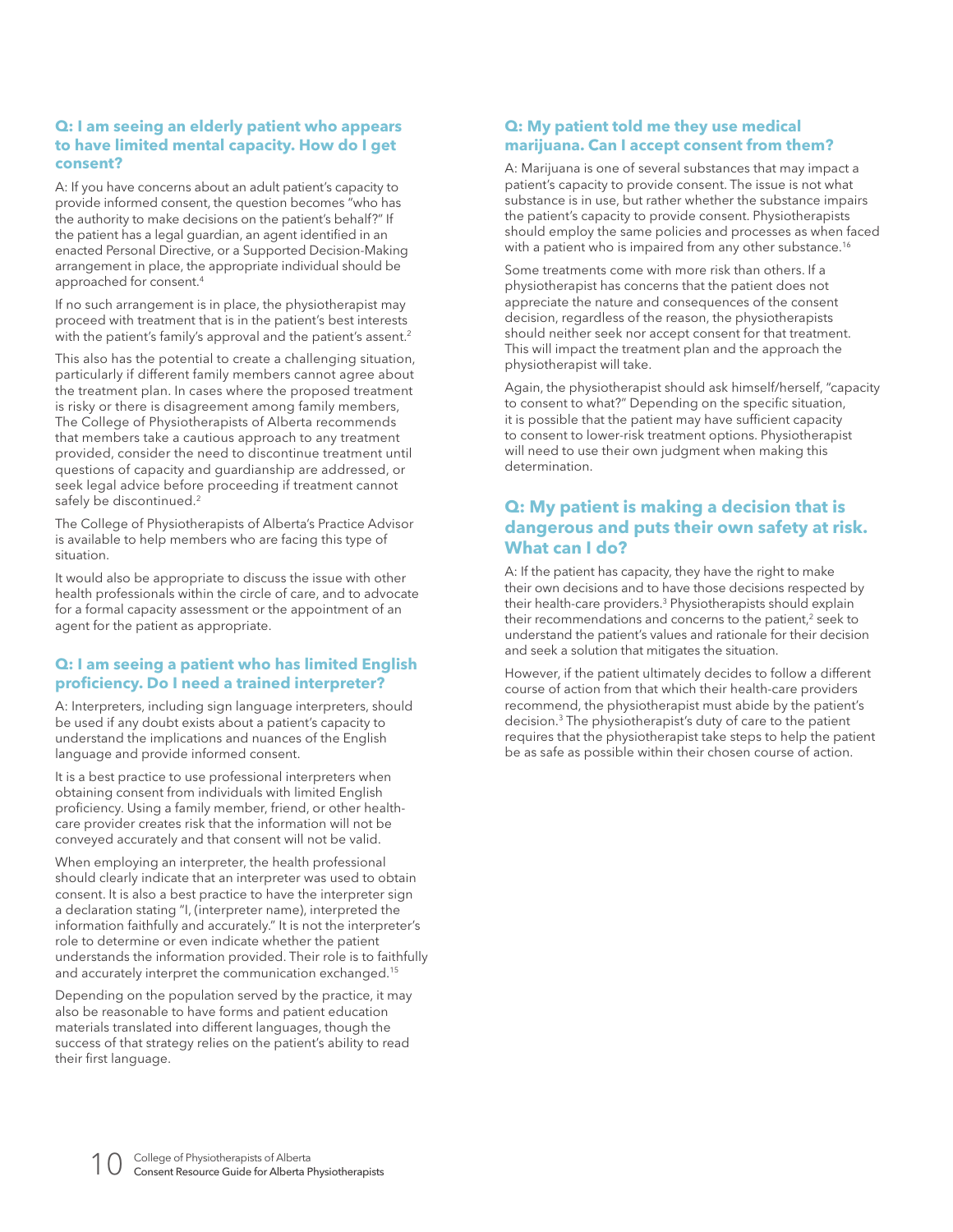## **Glossary of Terms**

Assent: an expression of approval or agreement.<sup>17</sup> In cases where a patient cannot provide consent for intervention, their assent to receive an intervention should be sought, in addition to consent from the patient's legal guardian.

**Consent:** permission for something to happen or agreement to do something.<sup>1</sup>

**Capacity:** the degree to which an individual can understand information relevant to an assessment or treatment decision, and to appreciate the reasonably foreseeable consequences of a decision or lack of a decision.<sup>6</sup>

**Competence:** the condition of being able to understand information relevant to an intervention decision, and to appreciate the reasonably foreseeable consequences of a decision or lack of a decision. Competence is a dichotomous, legal construct. The level of capacity that a person has factors into the determination of legal competence.<sup>6</sup>

Physiotherapists don't make a legal determination of competence, therefore the correct term to use in practice is capacity.

**Intervention:** within this document this term is used to encompass the discrete components of assessments and treatments provided by physiotherapists.

**Material Risks:** those risks that are known to be associated with the treatment or can commonly occur.<sup>5</sup>

**Other Material Information:** information relevant to the patient's decision to accept or decline treatment. This includes but is not limited to: possible alternative treatments, the consequences of undertaking no treatment, economic considerations and the impact the intervention will have on the patient's lifestyle.

**Special risks:** those risks that may be highly unlikely but have severe consequences or may have special relevance to that particular patient.5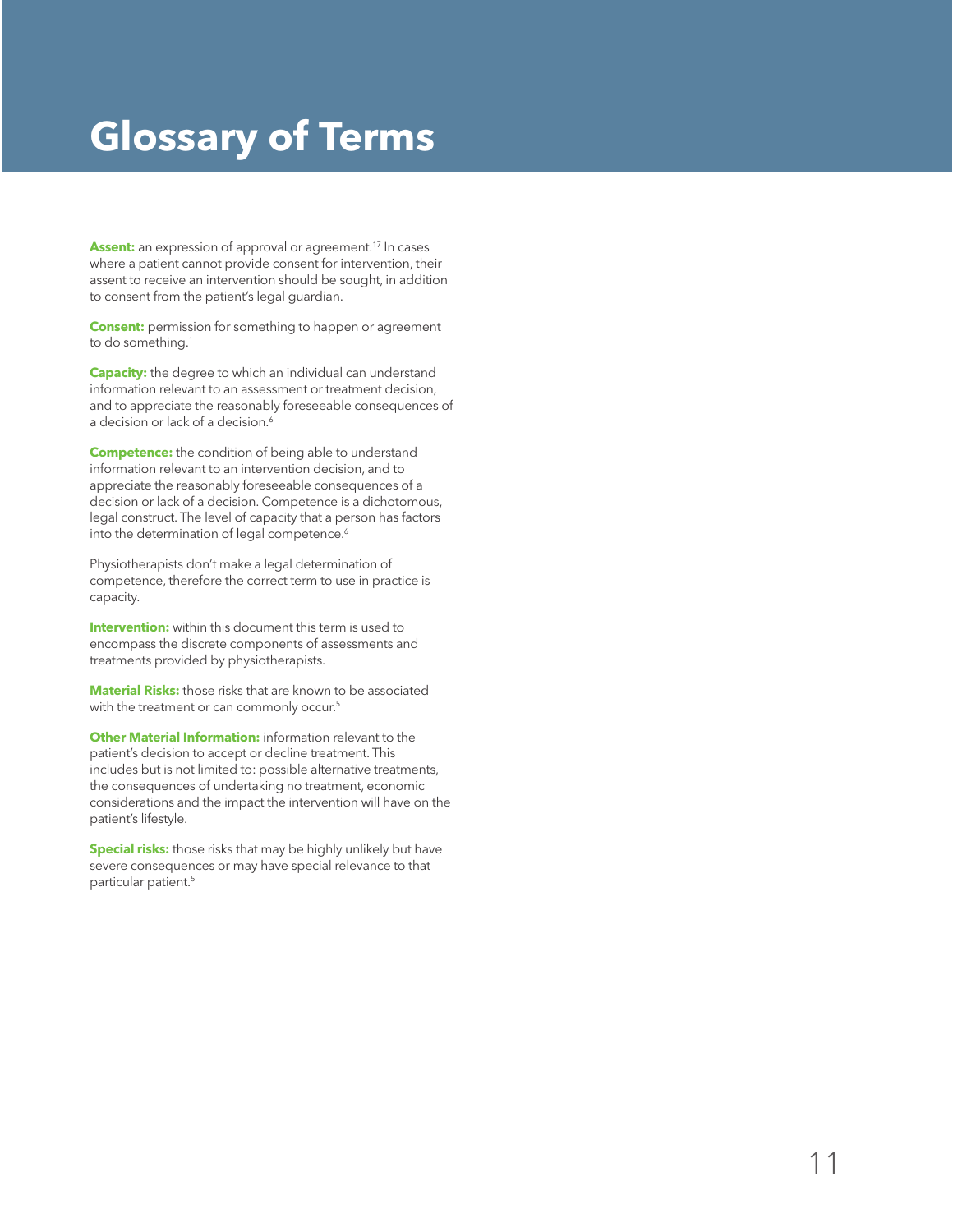## References

- 1. Merriam-Webster. Definition of consent. Available at https:// www.merriam-webster.com/dictionary/consent Accessed July 3, 2018.
- 2. Evans KG. Consent: A guide for Canadian physicians. Available at https://www.cmpa-acpm.ca/en/advicepublications/handbooks/consent-a-guide-for-canadianphysicians#types%20of%20consent Accessed July 3, 2018.
- The College of Physiotherapists of Alberta. Standards of Practice for Physiotherapists in Alberta. January 20, 2017. Available at https://www.cpta.ab.ca/for-physiotherapists/ regulatory-expectations/standards-of-practice Accessed July 3, 2018.
- 4. Covenant Health. Implementing the Consent Policy: A toolkit for health practitioners & managers. Available at http:// extcontent.covenanthealth.ca/PatientResident/Patient\_ Consent\_Toolkit\_July31\_2012.pdf Accessed July 3, 2018.
- 5. The College of Physiotherapists of Alberta. Disclosure of treatment risks. Available at https://www.cpta.ab.ca/forphysiotherapists/resources/guides-and-guidelines/disclosureof-treatment-risks-guideline/ Accessed July 3, 2018.
- 6. The Canadian Bar Association. Capacity. Available at https:// www.cba.org/Publications-Resources/Practice-Tools/Child-Rights-Toolkit/theChild/Competence,-Capacity-and-Consent Accessed July 3, 2018.
- Latus A. Competence & Capacity. Lecture Nov 12, 2003. Available at https://www.google.com/search?q=latus+conse nt+and+competence+2002&rlz=1C1NHXL\_enCA698CA698 &oq=latus+consent+and+competence+2002&aqs=chrome.. 69i57.9631j0j7&sourceid=chrome&ie=UTF-8# Accessed July 3, 2018.
- 8. Government of Alberta. Adult Guardianship and Trusteeship Act: Specific decision-making fact sheet. Available at https://open.alberta.ca/dataset/1ae3ad18-2b28-4faa-961a-ef23ec2516da/resource/1d7b0d62-4df5-436a-bbc5 cd193d7134ab/download/opg-guardianship-factsheetopg5615.pdf. Accessed July 3, 2018.
- Government of Alberta. Capacity Assessment: Adult Guardianship and Trusteeship Act. Available at https://open. alberta.ca/dataset/319287d7-01f6-4863-8d5a-5b26f5734373/ resource/9d1cb354-ce00-4082-a3fd-c5cbc589c7d3/ download/opg-guardianship-brochure-opg5631.pdf Accessed July 3, 2018.
- 10. Buchanan A. Mental capacity, legal competence and consent to treatment. Journal of the Royal Society of Medicine 2004; 97:415-420.
- 11. Jackman M. Medical decision-making and mature minors. 2013
- 12. College of Physicians and Surgeons of Alberta. Advice to the Profession: Consent for Minor Patients. College of Physicians and Surgeons of Alberta 2015
- 13. Health Professions Strategy and Practice. Professional Practice Notice: Mature minor determination for consent to treatment. Alberta Health Services, 2018.
- 14. College of Alberta Psychologists. Consent for minor clients. Available at http://www.acadiau.ca/~rlehr/consent%20for%20 minor%20clients.pdf Accessed July 3, 2018.
- 15. The Provincial Language Service. Interpreting and Informed Consent. Available at http://www.phsa.ca/provincial-languageservice-site/Documents/interpreting-informed-consent.pdf Accessed July 3, 2018.
- 16. The College of Physiotherapists of Alberta. Good Practice: Legalization of Cannabis. Available at https://www.cpta. ab.ca/news-and-updates/news/good-practice-legalization-ofcannabis/ Accessed July 3, 2018.
- 17. Merriam-Webster. Definition of assent. Available at https:// www.merriam-webster.com/dictionary/assent Accessed July 3, 2018.